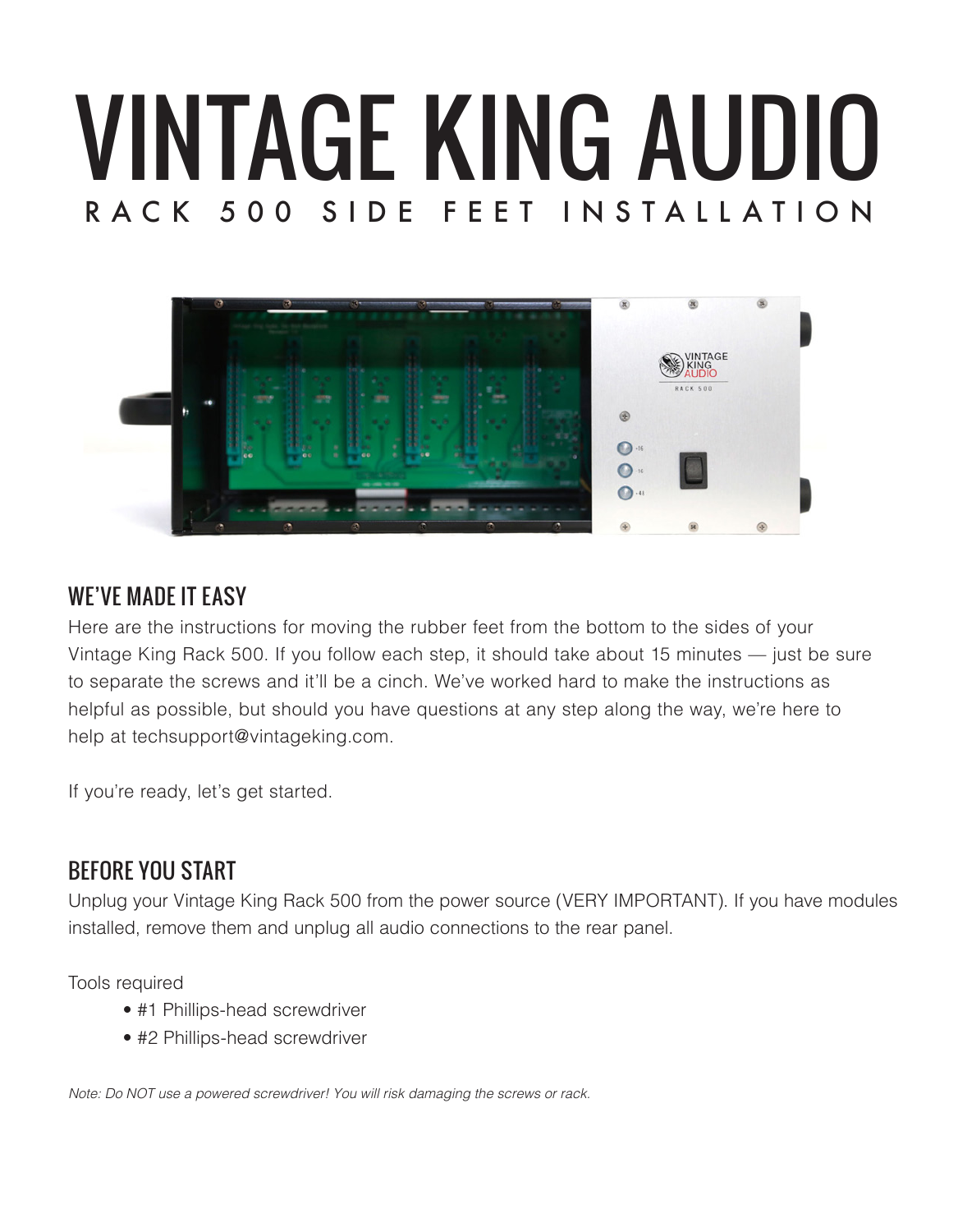## 1. UNPLUG EVERYTHING



Turn off the rack, unplug the power cable, remove all audio connections and any modules you may have installed.

## 2. REMOVE FEET FROM BOTTOM



Using a #2 Phillips-head, unscrew all four (4) rubber feet from the bottom of your rack. Set the feet, screws, and nuts (supplied separately with your rack) aside for now.

## 3. REMOVE TOP PANEL



Using a #1 Phillips-head, remove all ten (10) screws from the top panel and the three (3) front panel screws at the top of the rack. Remove the top panel and set it aside.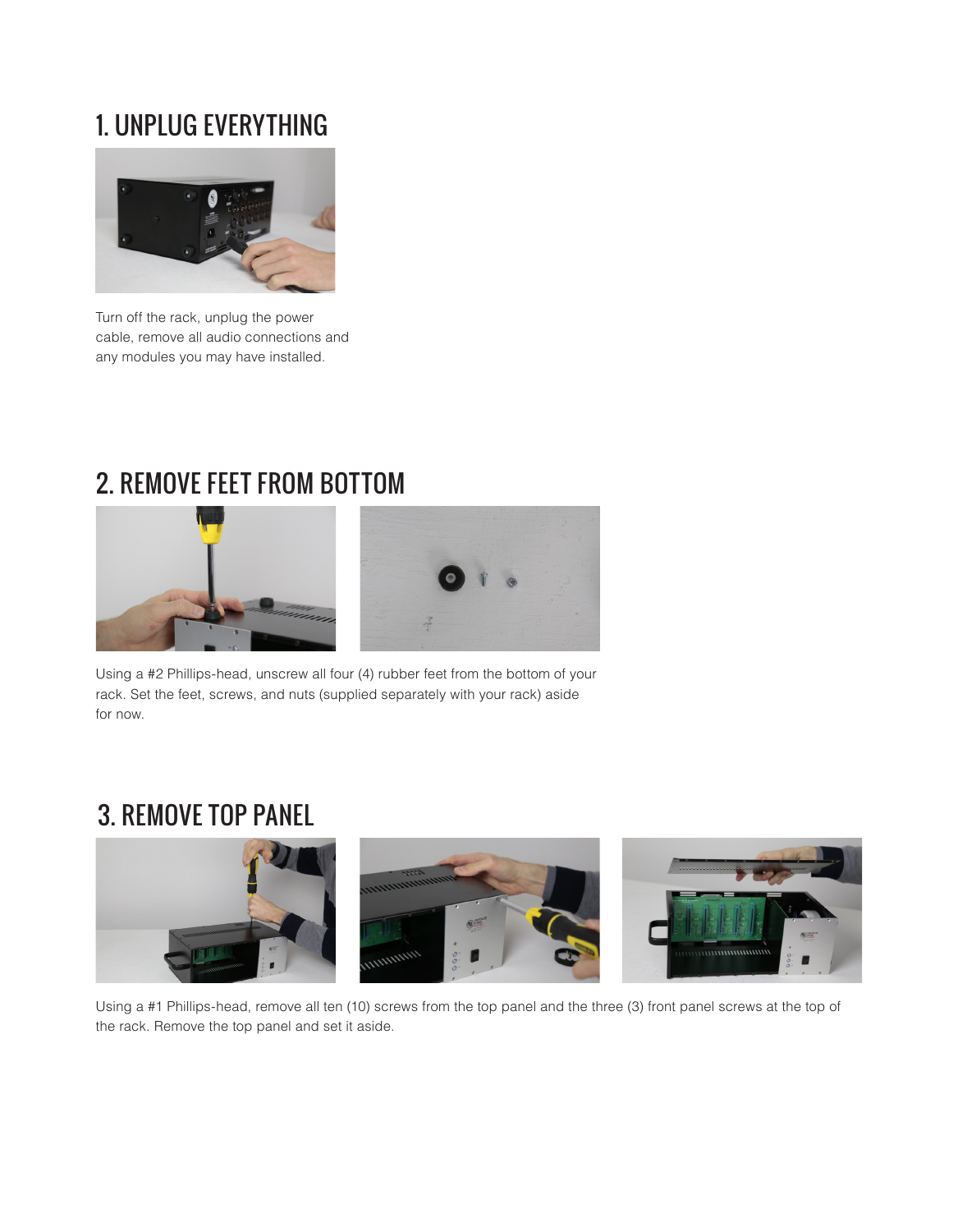## 4. INSTALL TOP FEET



Carefully install the bottom two (2) top feet in the side of the rack through the existing screw holes. Secure the screws with your #2 Phillips-head and the hex nuts provided separately with your rack.

#### 5. REPLACE TOP PANEL





Put the top panel back in place, replace the top three (3) front panel screws, and then all ten (10) top panel screws with your #1 Phillips-head.

#### 6. REMOVE BOTTOM PANEL



Using your #1 Phillips-head, remove all ten (10) screws from the bottom panel and the three (3) front panel screws at the bottom of the rack. Remove the bottom panel and set it aside.